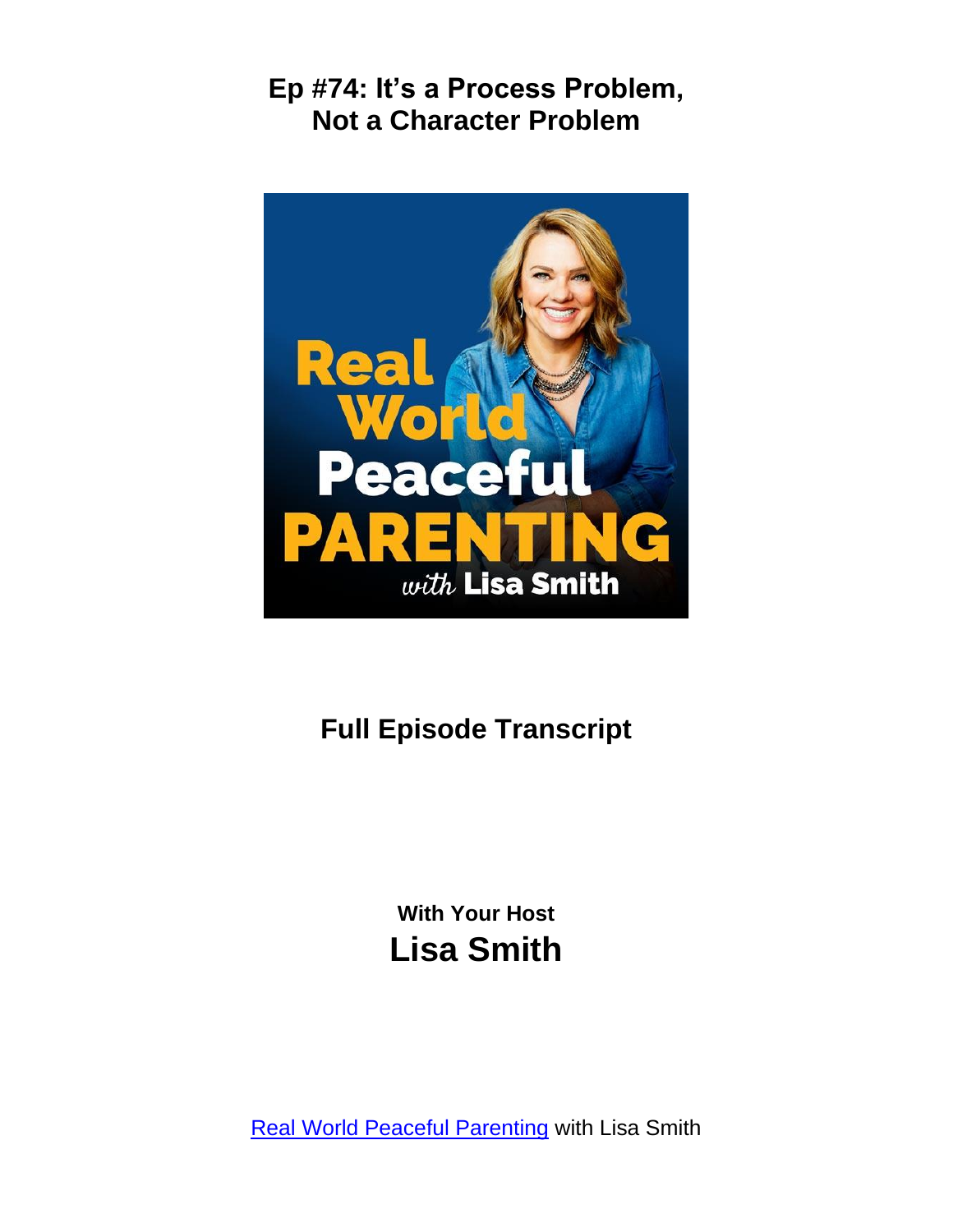Welcome to *Real World Peaceful Parenting*, a podcast for parents that are tired of yelling, threatening, and punishing their kids. Join mom and master certified parent coach Lisa Smith as she gives you actionable step-by-step strategies that'll help you transform your household from chaos to cooperation. Let's dive in.

Welcome, welcome, welcome. Welcome to today's episode. I am so excited to be with you here today. My son just finished up his junior year of high school. I have a rising senior who's going to turn 18 soon. I'm just spending a ton of time taking it all in. Just oh my goodness, I can't believe it. Where did the time go? The saying the days are long and the years are short has never felt more true than it does right now.

So, ah, we're heading into summer here in the U.S. School's out and it's just—The beginning of summer always represents so much hope and excitement for me. I'm so excited about it. I hope you are too.

Today I want to really dig into a concept that we've been talking about a lot here, I've been talking a lot here on the podcast. It's really dissecting or understanding or conceptualizing the difference between a process problem and a character problem. My own coach turned me on to this. I don't know that there's a concept I've ever loved more, It's been an absolute game changer for me in how I parent, in how I feel about myself, in how I approach relationships, in how I approach my business. I mean it has been an absolute game changer.

We talk about it a lot in my membership community called The Hive, which if you want to know more about that, we'll link in the show notes to that or you can jump over to thehivecoaching.com to learn more about it. But we talk a ton about parenting being a process problem, not a character problem.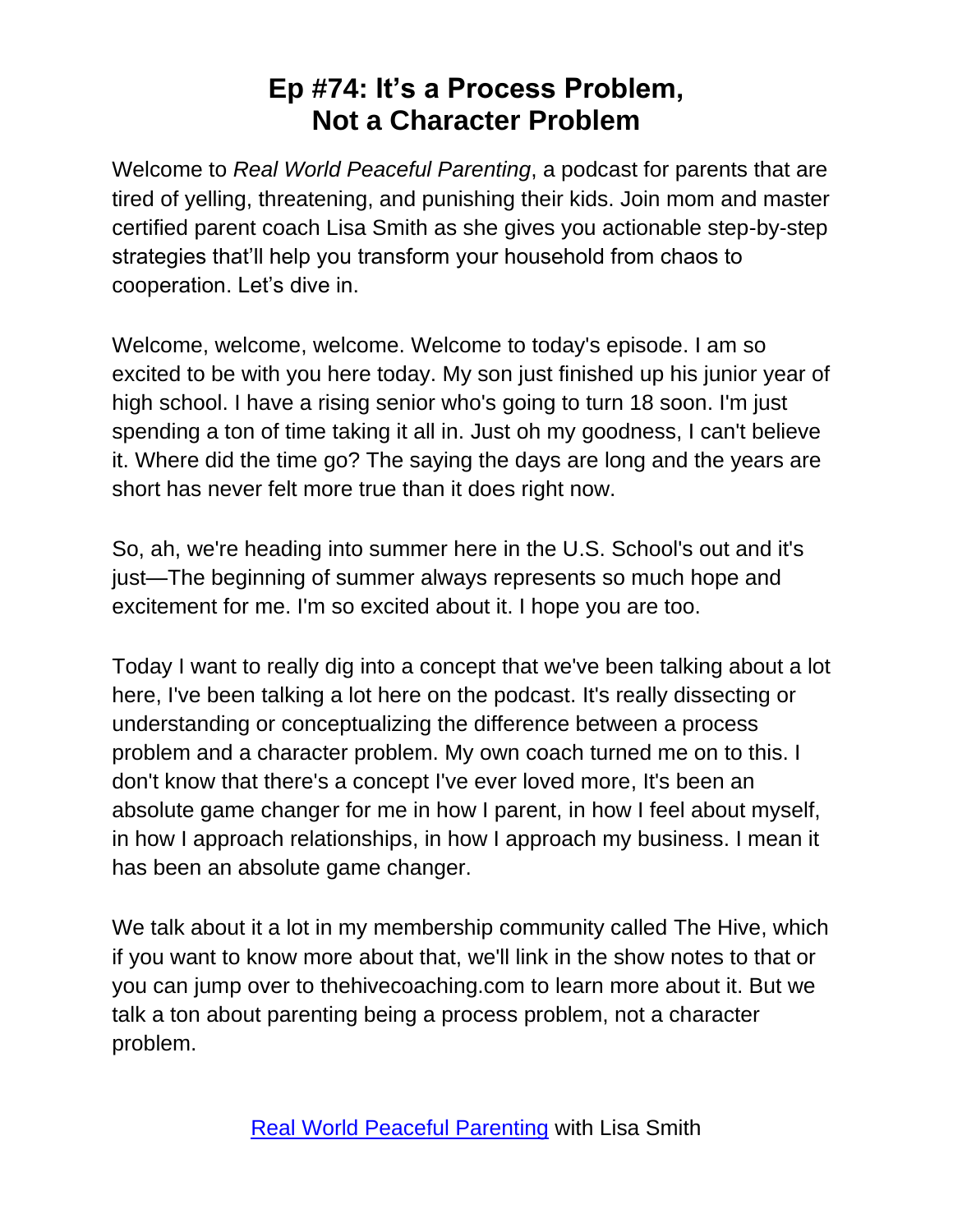So I thought I would come here today and share on a deeper level this concept with you, give you some food for thought, and give you some action items on how to transition to thinking about your struggles as a process problem not a character problem. Sound good? All right. Let's dig in.

You may have heard it said before by me or someone else, but the human brain is not fully developed until the age of 25. Yes, 25. That means most of the things that trigger us as parents are our kids processing problems not their character problem because they have an underdeveloped prefrontal cortex until the age of 25.

So everything I'm talking about today applies to your two year old, your five year old, your seven year old, your nine year old, your 12 year old, your 15 year old, your 18 year old, and like your 22 year old because the prefrontal cortex is not fully developed until the age of 25. Which, for me, explains a lot about the difference between kids and adults.

Because the prefrontal cortex allows us to see consequences. It allows us to predict the outcome of our actions. It allows us to think things through. It allows us to plan and be creative and assess risk, and all those things that often differentiate a child from an adult.

So what this means for you is that your child probably doesn't do things well, like manage time, plan ahead, remember to take the food out of his room, think of others instead of himself, budget his money, tell you ahead of time that he needs poster board for school project. All of this, all of these things are due to his lack of physical brain development, not a lack of values or desire to be a good person. Yeah? We've talked about this before.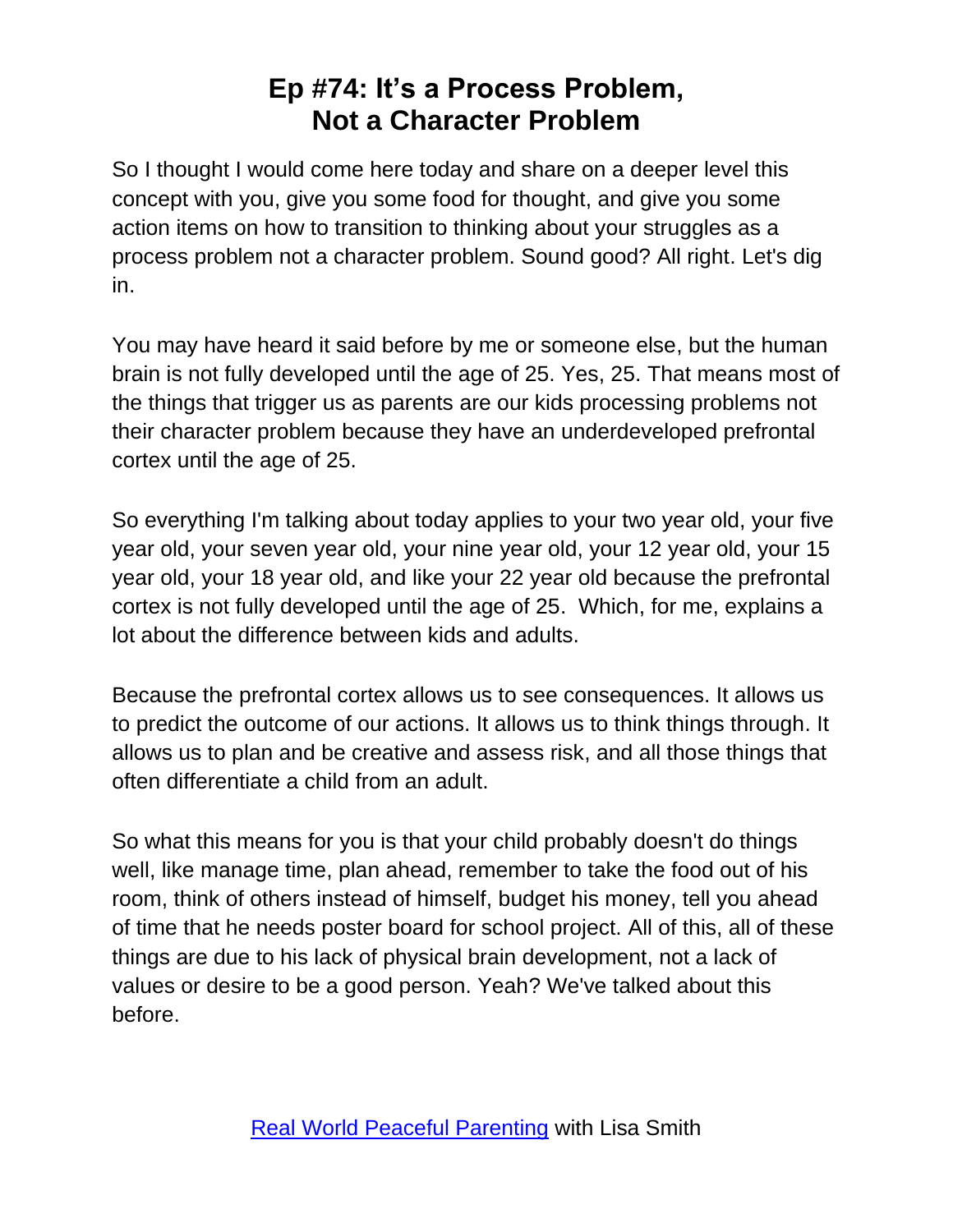Today, I want to add another twist into the conversation around process problems and character problems. Today I want to talk about us, the parents, and how parenting is really a process problem not a character problem. In some cases, we adults may have experienced some kind of trauma during our childhood development years that might impede our brain development in certain areas. Or in some cases, maybe our aging parents, your children's grandparents, may be at a stage in life where their brain is deteriorating.

These are some rare occurrences, but nonetheless they're happening. So this makes learning new concepts, like peaceful parenting, that much more of a challenge to grasp, understand, accept, much less put into practice successfully. Right? Those are the exceptions.

But in most cases of parents who come to me for coaching, I find that many of us simply learned what we know about parenting from our own childhoods, and from our parents who might have leaned towards being dominant parents. Who were more concerned about our 100% compliance and respect than they were about our emotional connection to them.

Now, what I do know is that most of what we know about parenting we did learn from our parents in the sense of it was modeled for us during a very impressionable time as our brain was growing and forming strong neural pathways. We learned from parents that many of us as kids and then as adults do not feel emotionally connected to. Right? Many, many, many of us. We love our parents. We know they love us. We know they did the best they could, but we do not necessarily feel emotionally connected to them.

We know that we want our relationship with our own children to be different, more emotionally connected. I know this to be true or you wouldn't be here investing your time listening to this podcast every week. What I know is that you want to connect with your kids. You want them to

[Real World Peaceful Parenting](https://thepeacefulparent.com/podcast) with Lisa Smith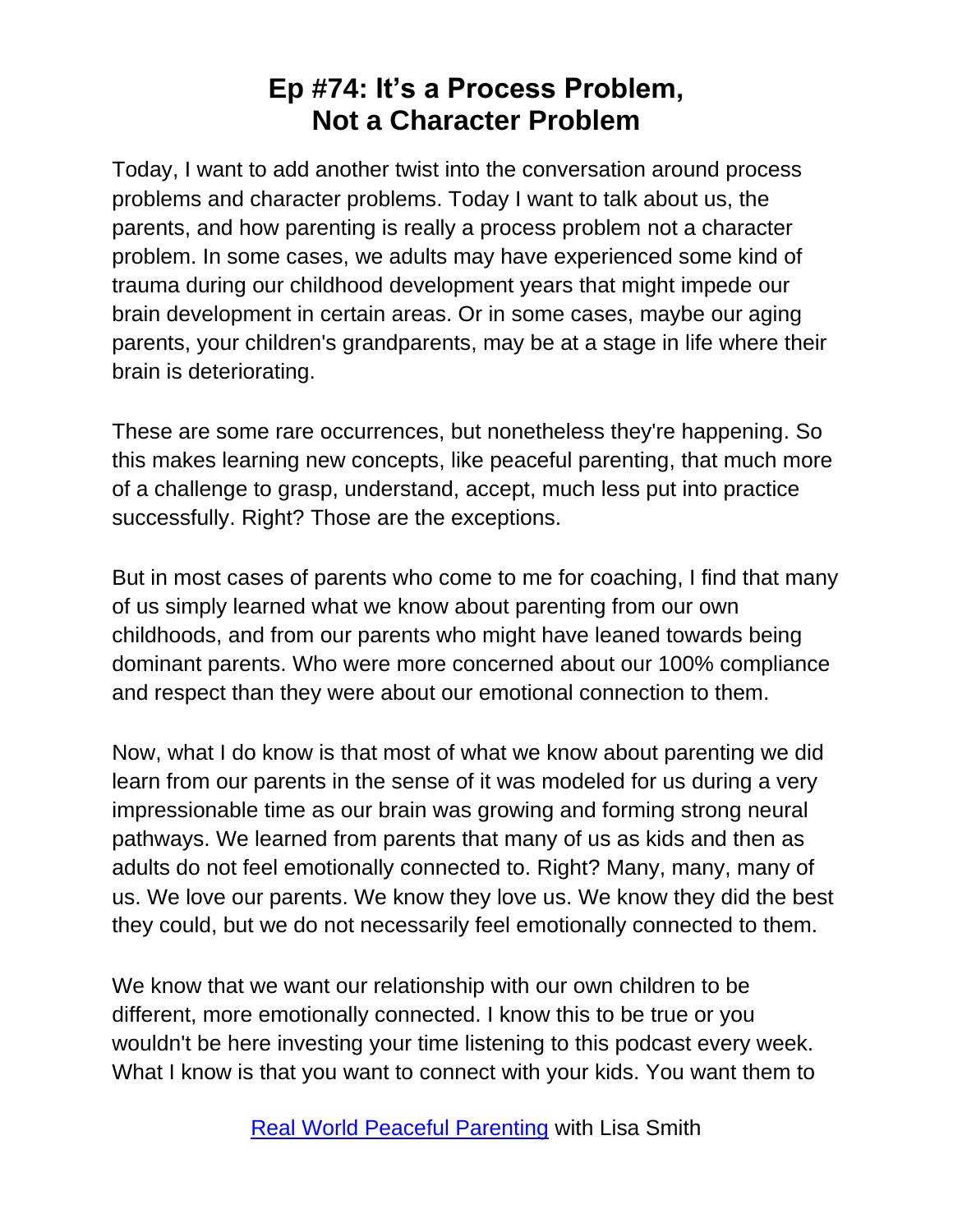feel seen, heard, and valued. Absolutely you want them to respect you, just in a cooperative way, not a compliant way. Right?

Okay, maybe you're saying yes, yes, yes, Lisa. I agree, but how do I do that? Well first, let me say this. Please, please, please hear me. Your journey to getting on the path to peaceful parenting is a process problem not a character problem.

In fact, let me say that again because this is really, really, really important for you to hear. Your journey to getting on the path to peaceful parenting is a process problem not a character problem. You are not a bad parent. You're not. You are not broken. You're not missing the "parenting gene". I see you. I promise you it's just a process problem.

Before I found peaceful parenting, I felt broken. I felt like a bad mom. When I looked around, everyone else seemed to be doing it right. I couldn't figure it out. So my brain made that mean that I was flawed and doomed to be a bad parent and read into that, that I thought I was a parent of bad character.

If I'm totally honest, that hurt. It created a lot of shame and guilt for me. This idea that I was of bad parenting character. Because of the shame and the guilt and the thoughts of being bad parenting character, there was a lot of storming on my part every time something went wrong and every time Malcolm stormed. Which was a lot, oh my.

To this day it's still hard to talk about, but it's 100% true. I like to be honest with you about this because I want you to know that I can relate. That if you feel broken or flawed or of bad parenting character, I felt that way too. I did. I want you to have hope.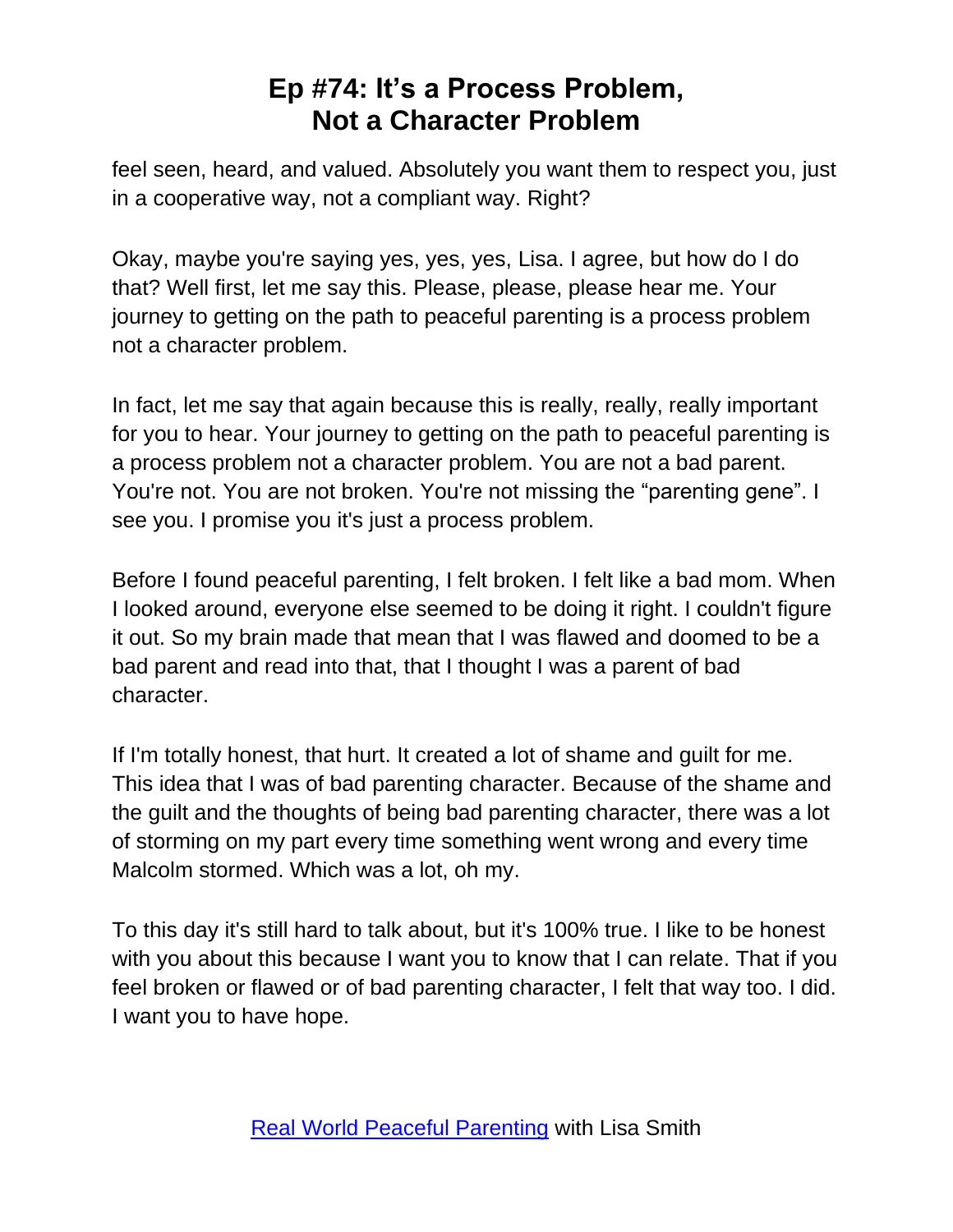Now let's dig into this. Why does this happen? Well, our brains believe certain things are true. Our brains believe certain things have always been and will always be true. Let me give you some examples. Like our brains believe children should do as they're told without any pushback, compliant, or question.

Or maybe you believe that your children should eat the food placed in front of them without scrunching their noses and making gagging noises. Maybe you believe children should sit quietly at the dinner table until everyone's done. Maybe you believe children should be ready when their parents are ready to go or always get good grades in school. Or maybe you feel like your children should always say please and thank you. Very compliant children.

This may be because the ski tracks in our brains, also known as our neural pathways, are worn and packed down by thoughts that we are good parents if and only if we raise our children to be compliant, to please by any means. Then we get triggered. We yell and storm with and at our children. Maybe we threaten. We threaten to take away things they love.

It's not because we're bad people or of bad character. It's because we have these beliefs in our brains that were modeled for us when we were kids. We, maybe ourselves and our coparents, are struggling to process new thoughts about how to create that connection, about how to be a mom or dad who parents more peacefully than our parents did. Yeah?

This happens a lot. When I work with clients, one-on-one, in groups, in my membership, through my courses, this is one of the first things that we work to do is to understand the neural pathways in our brain. Is to understand that we have thoughts about how we were parented, about compliance rather than connection.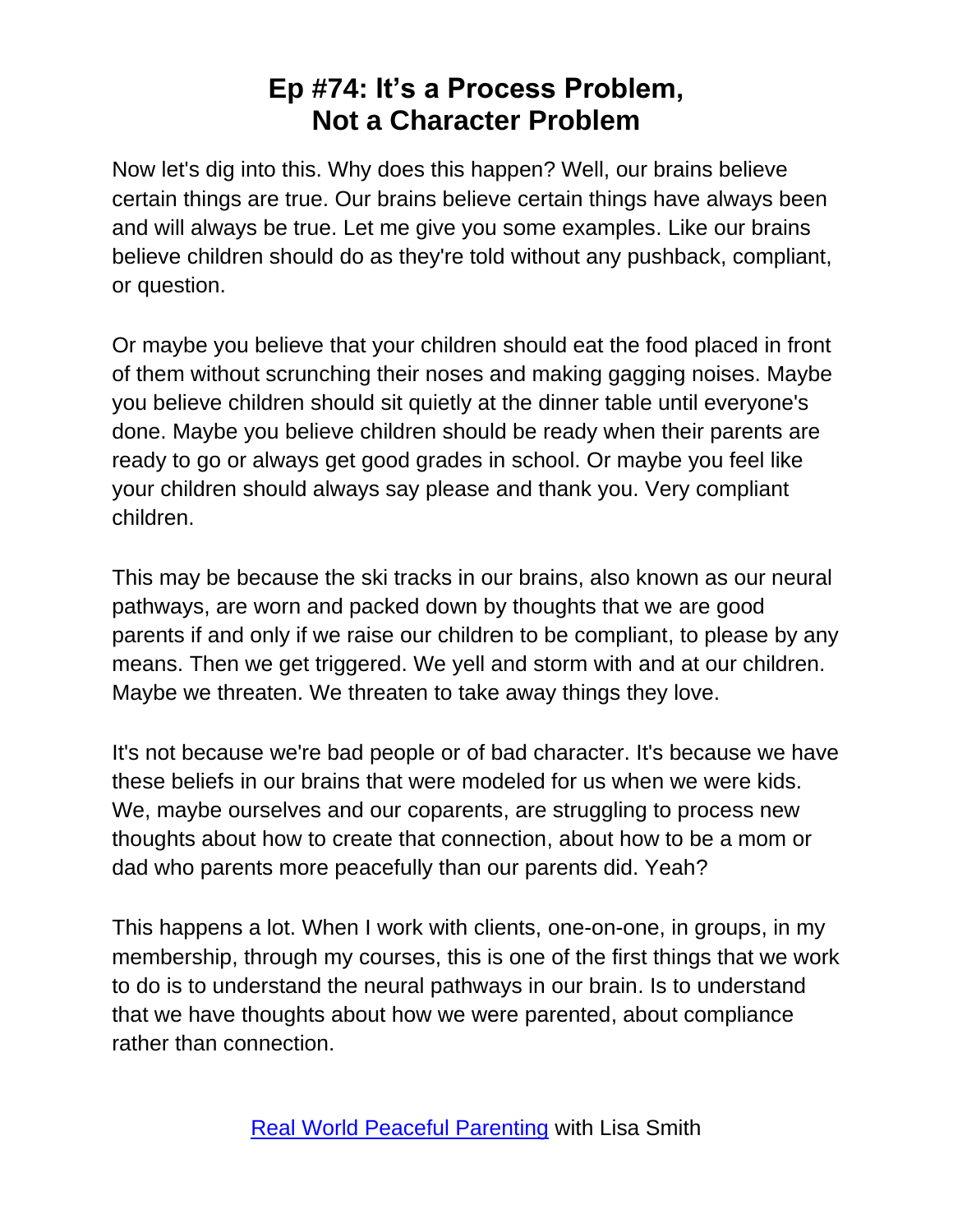One of the first things that we do is to understand that it's not a character problem, it's a process problem. We just need to get on to some new concepts, tools, thoughts, and ideas. Like creating connection so the cooperation will follow instead of demanding compliance. Again, it's not a character problem. It's a process problem.

So let me get you to think about this. Think about what an amazing gift it would be to your kids and to the world at large if they could learn that our flaws, our shadow side, our storming, are not because we have a character problem, but a process problem. There's no need to judge, fix, condemn, or change us or our kids. We are simply people with process problems who are trying to work it out.

So we have an opportunity to teach our children that. That even as grownups with fully developed brains that we too experienced process problems. Let me ask you this. What would your children learn from you after the next storm, after you have your next storm alongside them, if you were to explain to them, "Hey, I reacted before I had time to process the situation. It's a process problem. Now that I understand this, I'll look into doing better next time."

Do you think they will learn forgiveness? Do you think they will learn compassion? Do you think they will learn respect? Most importantly, do you think they will feel connection?

Well, I do. I do. I know it to be true. I know that if you approach your parenting as a process problem not a character problem, it takes a lot of pressure off the situation. If you're able to communicate that to your kids, we have process problems not character problems. We have the opportunity to teach them forgiveness, compassion, respect, and create real connection.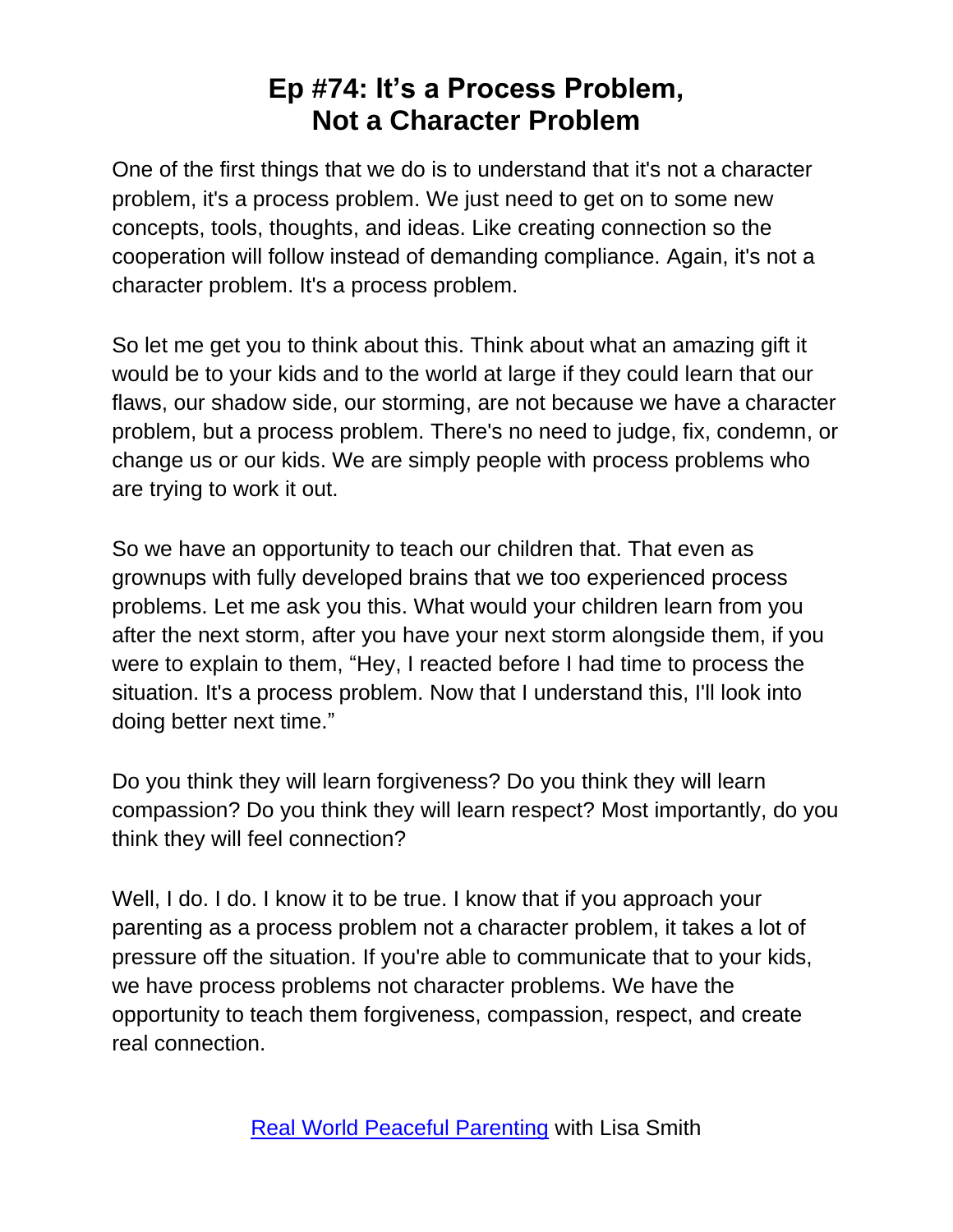Now, here's the doozy that I'm going to challenge you to. Do you think you could look at your coparent differently next time he, she, or they storms at you or your children or shuts down? Hm, I know this one can be difficult. But, again, what if you thought about them as a process problem not a character problem?

If you could see the coparent, see them triggered by a process problem, not a character problem, do you think you would have more compassion, patience, and ability to hold space for them? Imagine if you could sit in the discomfort of their storm while they process. They would probably feel your love and support and feel connection with you.

Now, I don't have a crystal ball. I can't make any guarantees or promises. But I have seen the change happen for thousands of families around the world when we start thinking about our parenting as a process problem rather than a character problem. I'm flawed. I can't figure this out. No matter what I do, nothing changes. I can't get this right. That is language that is implying or telling you that you have a character problem. I know you don't.

You just have a process problem. Meaning you just need new tools, support, coaching, and ideas so you can learn new processes to impact you, your parenting, your family, and your relationship with your kids. I want you to create a deep connection with your kids so the cooperation will follow.

To take it one step further. Can you imagine what kind of person your child will turn out to be as an adult when he or she comes to you after you storm and says, "That's okay mom or dad or parent or grandparent. I know this is just a process problem. I know you love me. I know I'm safe. I know you're trying to do better. I'm not taking it personally. You're teaching me how to learn new things that are hard. You're teaching me patience. You're

[Real World Peaceful Parenting](https://thepeacefulparent.com/podcast) with Lisa Smith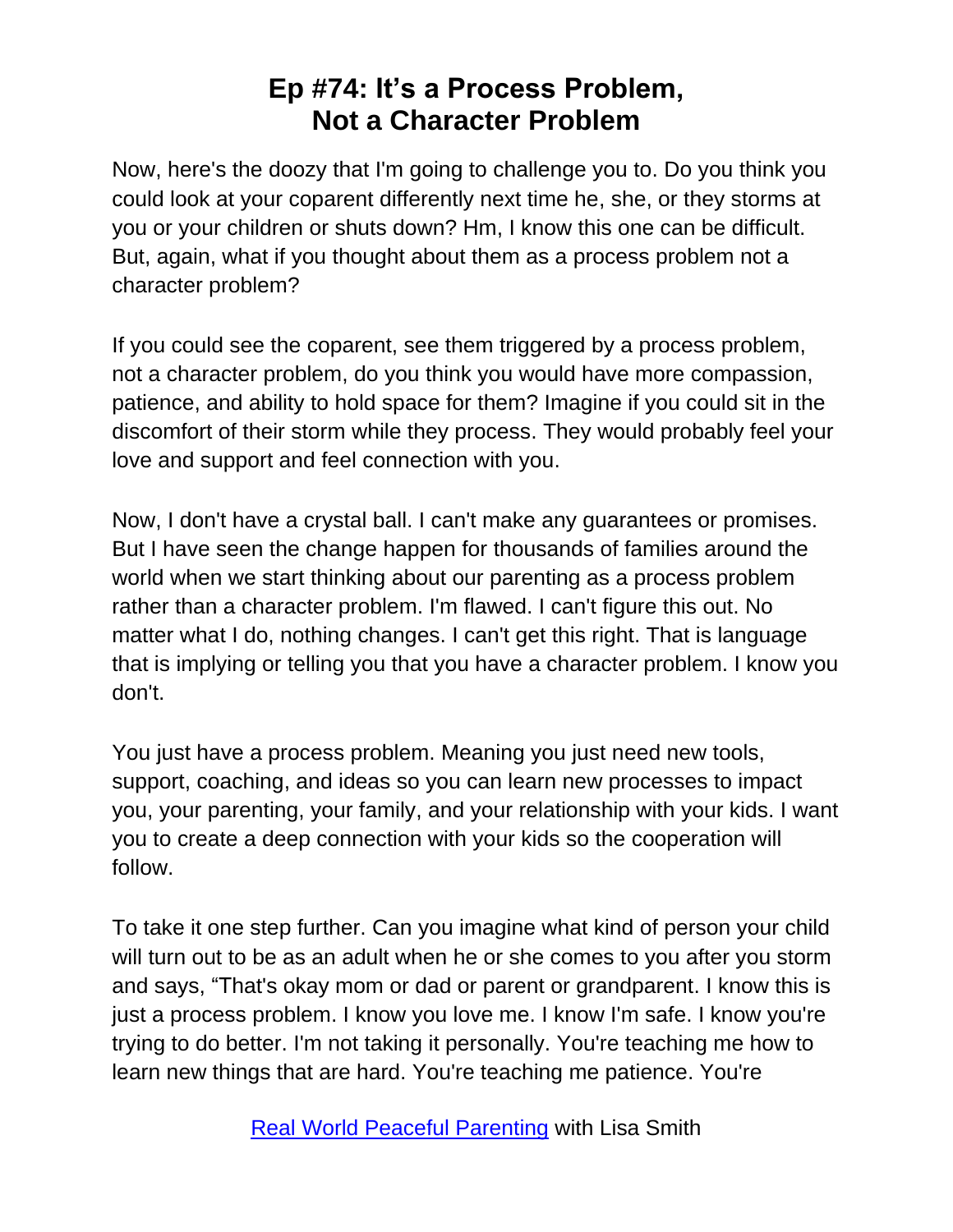teaching me how to hold space for people I care about. Thank you for this. I feel your love, and I love you back."

Imagine that. Close your eyes and imagine your adult child saying that to you. Imagine your adult child in the future having a deep understanding of the difference between a process problem and a character problem. Ah, so good and so possible.

Here's what I want you to hear. It's never too late. It doesn't matter how old your children are. Even if they already have children of their own. It's never too late for you to see the world full of process problems rather than character problems. It's never too late to teach, communicate, and model that for your children, your grandchildren, your children at any age.

Process problems can be fixed by teaching and talking and modeling and holding space for your children, for your coparent, for you. You got this. I know you do. Process problem not character problem. If I can do it, I know you can too.

I know personally the massive transformation this concept has had in my life, in how I think about myself, in how I think about my relationships, in how I approach my mistakes, in how I think about my child's mistakes, and my coparents mistakes, and all of my relationships, in how I approach my business, in how I approach my clients.

Talk to your kids about it. Teach them, model them, talk to your coparent about this. Even if you're not together anymore, talk about it. Think about it. Process problem versus character problems. You got this. I know you do. Oh, so good. Okay, until we meet again. I'm wishing you peaceful parenting.